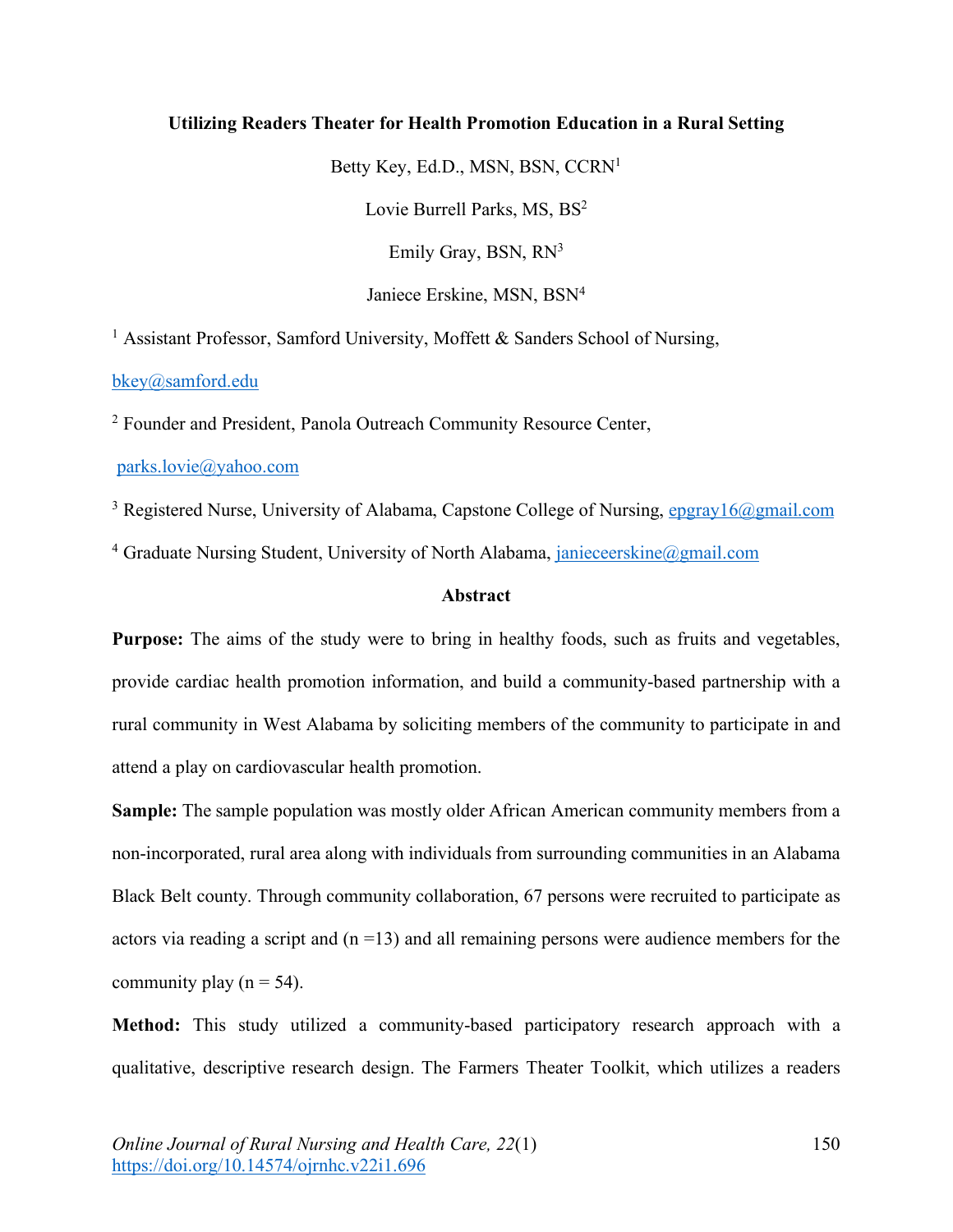theater technique was used to bring cardiovascular health promotion information to a rural community setting.

**Findings:** The majority of audience participants either strongly or somewhat agreed that what they learned from the community play would help them make better food choices (96.3%).

**Conclusion:** Utilizing the Farmers Theater Toolkit in a rural community was an innovative, fun way to share health promotion information. The citizens of this community were very welcoming to the researcher and were excited to partner with an academic institution. Health promotion education may reduce health risk behaviors such as unhealthy food choices. This type of intervention may serve as an impetus to making better food choices.

*Keywords:* rural community, theater, health eating, health promotion

### **Utilizing Readers Theater for Health Promotion Education in a Rural Setting**

Cardiovascular disease (CVD) is the leading cause of death in the U.S. (American Heart Association, n.d.; Centers for Disease Control & Treatment [CDC], n.d.). The term CVD refers to diseases of the heart as well as the blood vessels (CDC, n.d.). Eating healthy foods such as fruits and vegetables have been shown to aid in the prevention of heart disease (Aune et al., 2017). Educating individuals about modifiable risk factors such as diet is a way to help individuals become proactive in CVD prevention. There have been many initiatives to educate rural dwellers on modifiable risk factors. However, the best strategy is yet to be determined. This study utilized readers theater as a unique health promotion education strategy. Readers theater is a community theater concept that allows actors to be familiar with and read from a script rather than memorizing lines or parts (Reed & Claunch, 2017). The script conveys information you would like the audience to remember.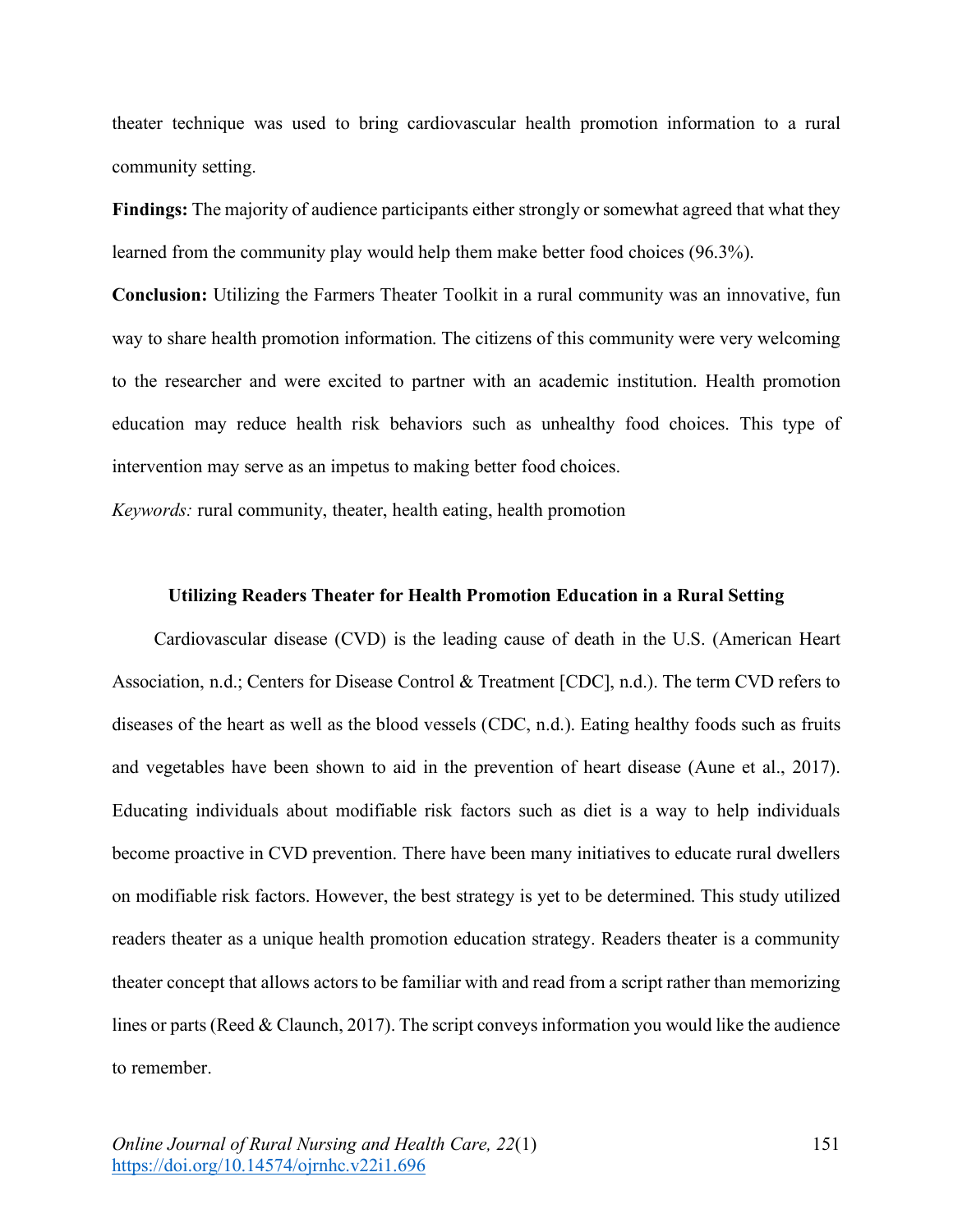Eating healthy foods such as fruits and vegetables have been shown to help mitigate the risk of CVD, yet recent studies have shown an increase in CVD in women in rural populations (Virani et al., 2021). Access to healthy foods, even in rural areas, can be a problem (Rural Health Information Hub, n.d.) According to the United States Census Bureau, rural refers to any population that is not in an urban area (United States Census Bureau, n.d.a). Terms such as food deserts, food insecurity, and low access food areas are all used to describe geographical regions that typically rank low on the socioeconomic scale and are made up of a minority population (Massachusetts Institute of Technology, n.d.; U.S. Department of Agriculture, n.d.a). Other factors such as lack of transportation and finances can also be a deterrent to eating healthy. The aims of this descriptive study were to engage in the distribution of health foods, such as fruit and vegetables, provide cardiac health promotion information and build a community-based partnership with a rural community in West Alabama through the use of community readers theater.

#### **Background**

Food deserts are commonly thought of from a geographic perspective, but emphasis has also been placed on the economic and health components of affected communities (Karpyn et al., 2019). The area known as the Black Belt in Alabama originally referred to the black soil of the area, however, the term is now associated with areas of low socioeconomic status (University of Alabama, n.d.). Many counties in Alabama's Black Belt are persistent poverty counties with low food access areas. Persistent poverty areas are counties that have rates of poverty at 20% or more (Housing Assistance Council, n.d.). Rates of poverty are higher in the south and in non-metro areas (U.S. Department of Agriculture, n.d.b). Areas of poverty typically are areas of low food access and contribute to poor health conditions (Rural Health Information Hub, n.d.; U.S. Department of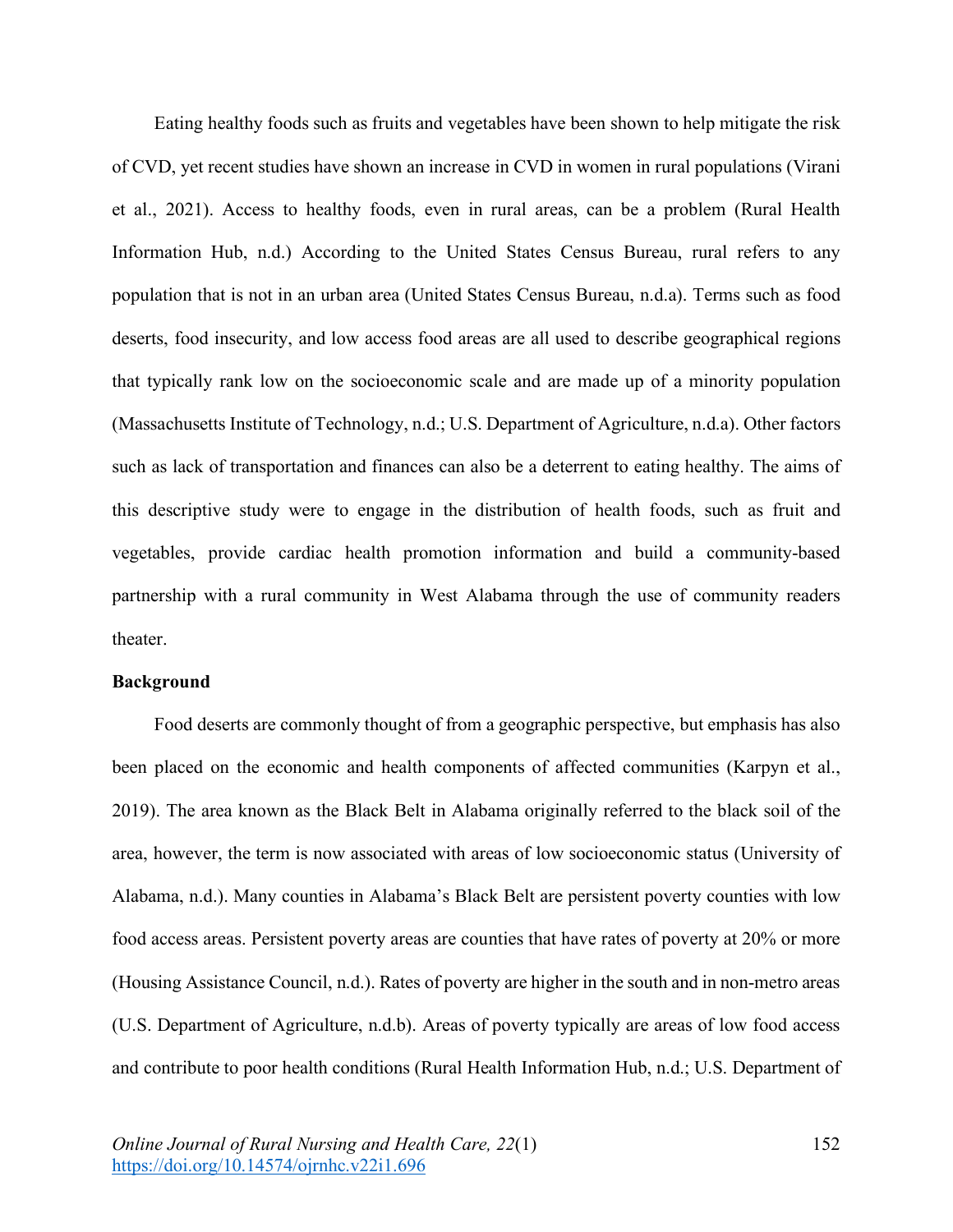Agriculture, n.d.a). Furthermore, areas with low food access have a higher incidence of older adults who are affected by chronic health conditions (Llyod, 2019). Therefore, it is not only important to make healthy foods more accessible, but it is also important to educate individuals on the importance of eating healthy to prevent negative health outcomes. Presenting health information in a personalized manner that includes social interaction, such as in a community readers theater play has been shown to be an effective teaching tool (McCallum et al., 2021).

# **Method**

This study utilized a community-based participatory research (CBPR) approach with a descriptive research design. In CBPR members of the community work with the researcher throughout the research process and in decision-making, which can create trust among community members (Wickman & Carbone, 2018). The study was approved by the corresponding author's Institutional Review Board (IRB). In addition to the corresponding author, the research team was comprised of the president of the local non-profit community outreach organization in the community along with two undergraduate students. The president of the outreach is a strong community advocate who is very influential in the community and frequently organizes community events for the seniors of the county. The location of this study was an unincorporated town and census-designated place (CDP) located in Sumter County, a Black Belt County in Alabama. The county has nine towns. The town of Panola and surrounding towns were the focus of this study. In 2018 heart disease was listed as the number one cause of death in Sumter County (Alabama Department of Public Health, n.d.). The town of Panola has a population of 71 (Alabama Demographics, n.d.). The racial make-up of the community is 91.5% (n=65) African American or Black and 2.8% (n=2) Caucasian or White,  $1.4\%$  (n=1) Hispanic or Latino and  $4.2\%$  (n=3) two or more races (Alabama Demographics, n.d.). In 2020, the population of Sumter County was 12, 345,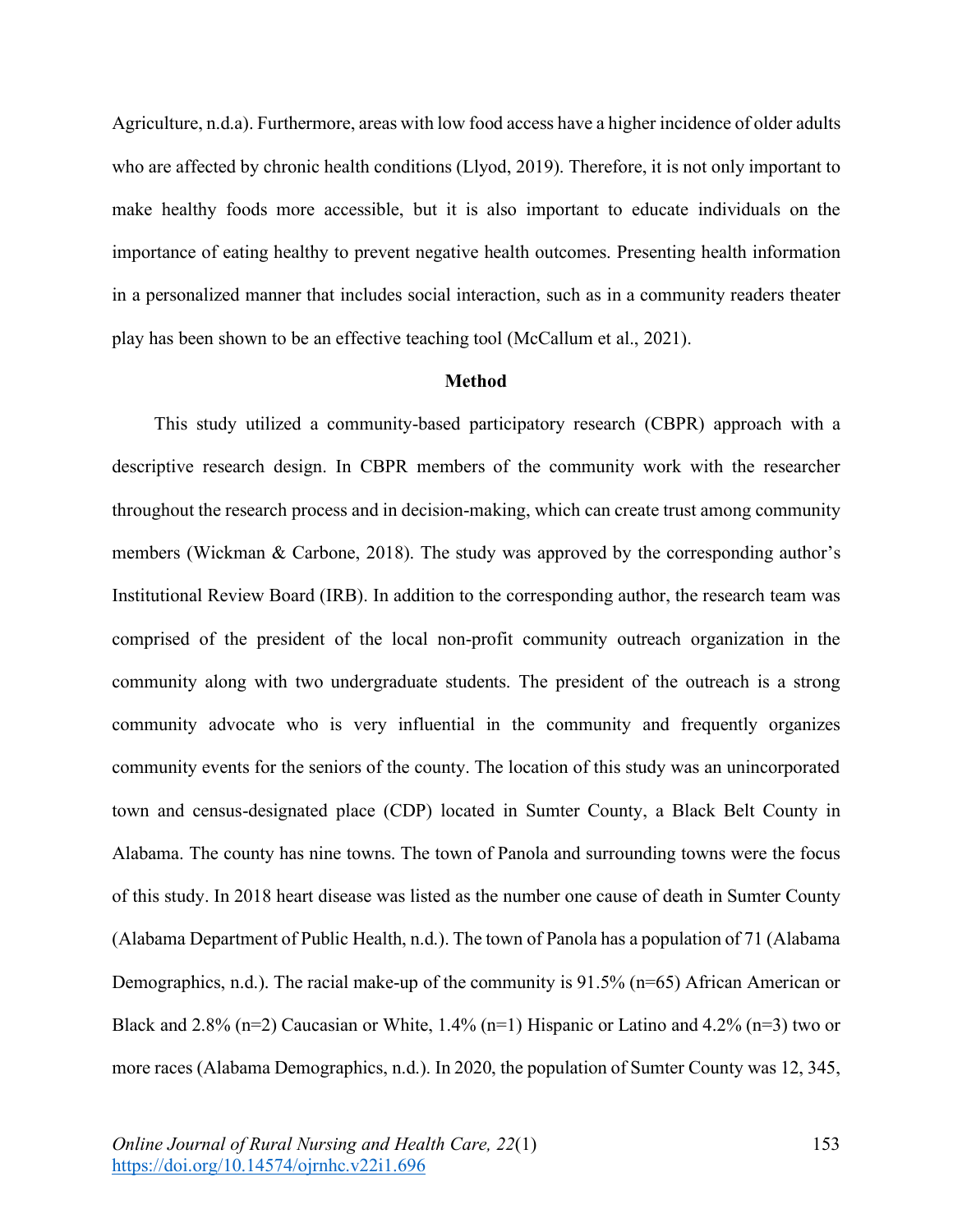with a median income of \$24, 320 and a poverty rate of 31.8% (United States Census Bureau, n.d.b).

#### **Intervention**

Healthy foods were provided to the community monthly for a total of six months. Examples of items included in the food pantry were apples, grapes, peanut butter, and frozen cod. The food items were distributed through the Food Pantry program operated by the local Feed America organization. The research team worked alongside community members who volunteer at the nonprofit and assisted with assembling and distributing food boxes and with the distribution of the boxes. In order to qualify for food boxes recipients had to meet Feed America qualification guidelines. Approximately 90 families from the county met The Emergency Food Assistance Program (TEFAP) certification of eligibility requirements. Food box distribution occurred during the COVID-19 pandemic, so everyone followed the CDC COVID-19 guidelines. Recipients drove up, opened their trunks, and a box was placed in the trunk. Food box recipients were recruited to participate as the audience for the play and the community volunteers who helped to assemble the food boxes were recruited to participate as actors in the play. The community actors participated in script writing for the play with a focus on the importance of eating fruits and vegetables to help prevent heart disease. The research team reviewed the heart healthy information with the actors. Actors and audience were informed of the fact that the play typically would have been a dinner theater type of play, but due to the pandemic the play would be held outside, and a nutritious box lunch would be provided to take home. Cardiovascular health promotion brochures were also included in the food box. The brochures were from CardioSmart of the American College of Cardiology (n.d.). The study was funded by an internal grant at the researcher's academic institution and approved by the IRB.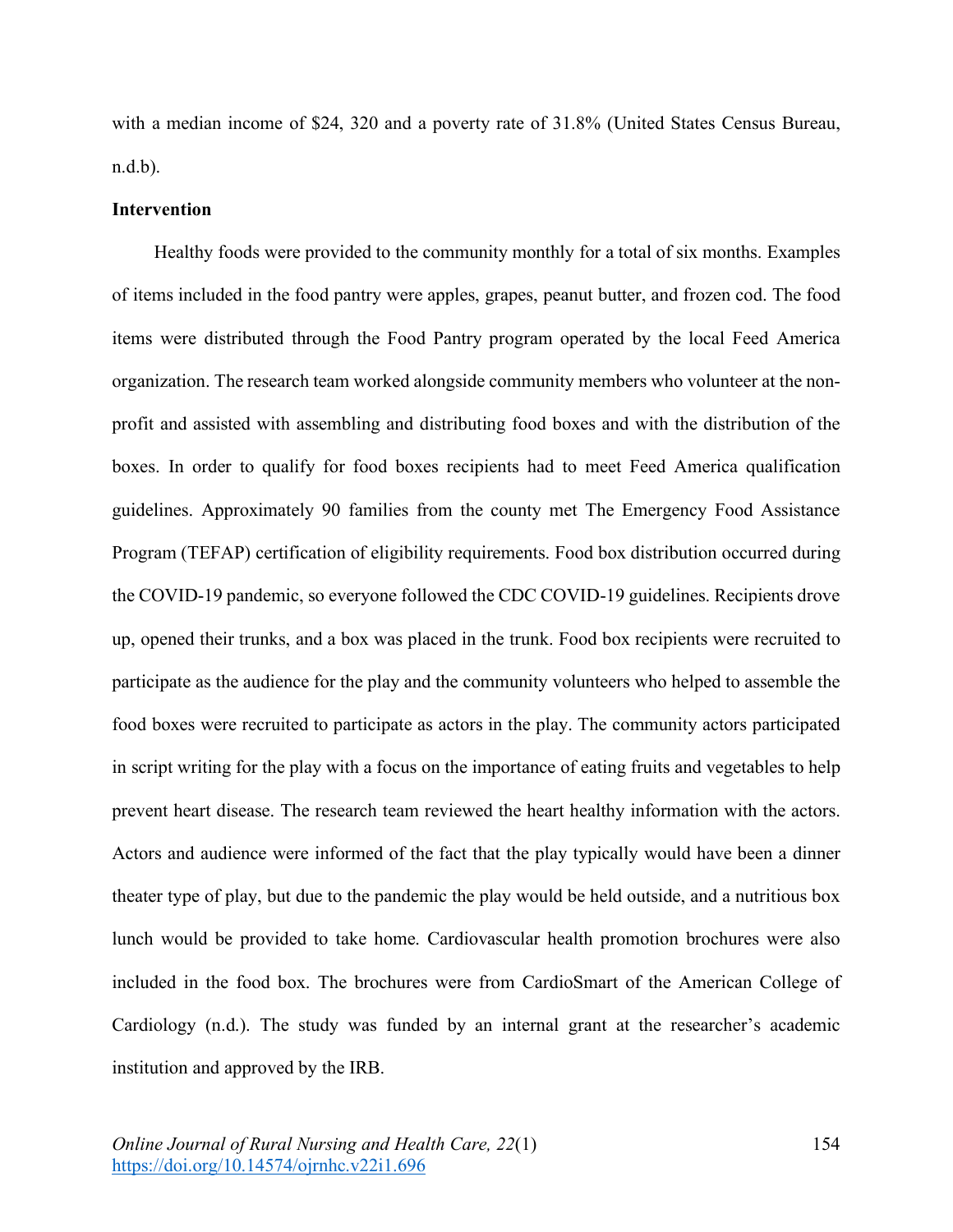# **Procedure for Readers Theater**

With a focus on community non-profits and cardiovascular health in the rural setting, the researcher sought a rural non-profit organization to partner with. The goal was to provide access to healthy foods as well as cardiovascular health promotion information to an area that also qualified as a food desert. In addition to the CV brochures and food, the team also wanted to bring the community together in an engaging way at the end of the six-months to showcase the CV information contained in the brochures. Hence, the culmination of the study was a community play that stressed the importance of eating healthy to mitigate heart disease.

The organizational framework for the play utilized Readers Theater. Readers Theater allows the performer to read from a script versus having to memorize lines (McCallum et al., 2021; Reed & Claunch, 2017). Readers Theater is a unique, fun way to share health promotion information in a community setting. The University of Kentucky's Farmers Dinner Theater (FDT) Toolkit served as a guide for developing the community play and post play evaluation survey. Permission to use the toolkit was obtained from the FDT Toolkit developer (Reed, 2018). An important aspect of the FDT Toolkit is that members of the community participate in writing the play and are actors in the play. The idea was to communicate important health promotion information along with local humor as a fun way to learn.

Due to COVID-19 and having to overcome technology challenges in a rural setting, rehearsals were held over the phone on a free conference line. There was one in-person rehearsal held at the outdoor pavilion a week prior to the play. Advertising for the play was conducted primarily by word of mouth. The play, which was developed with the help of the community partner and actors, was comprised of two acts, thereby providing more acting opportunities. Pleasantly, there were several community members who wanted to participate. The total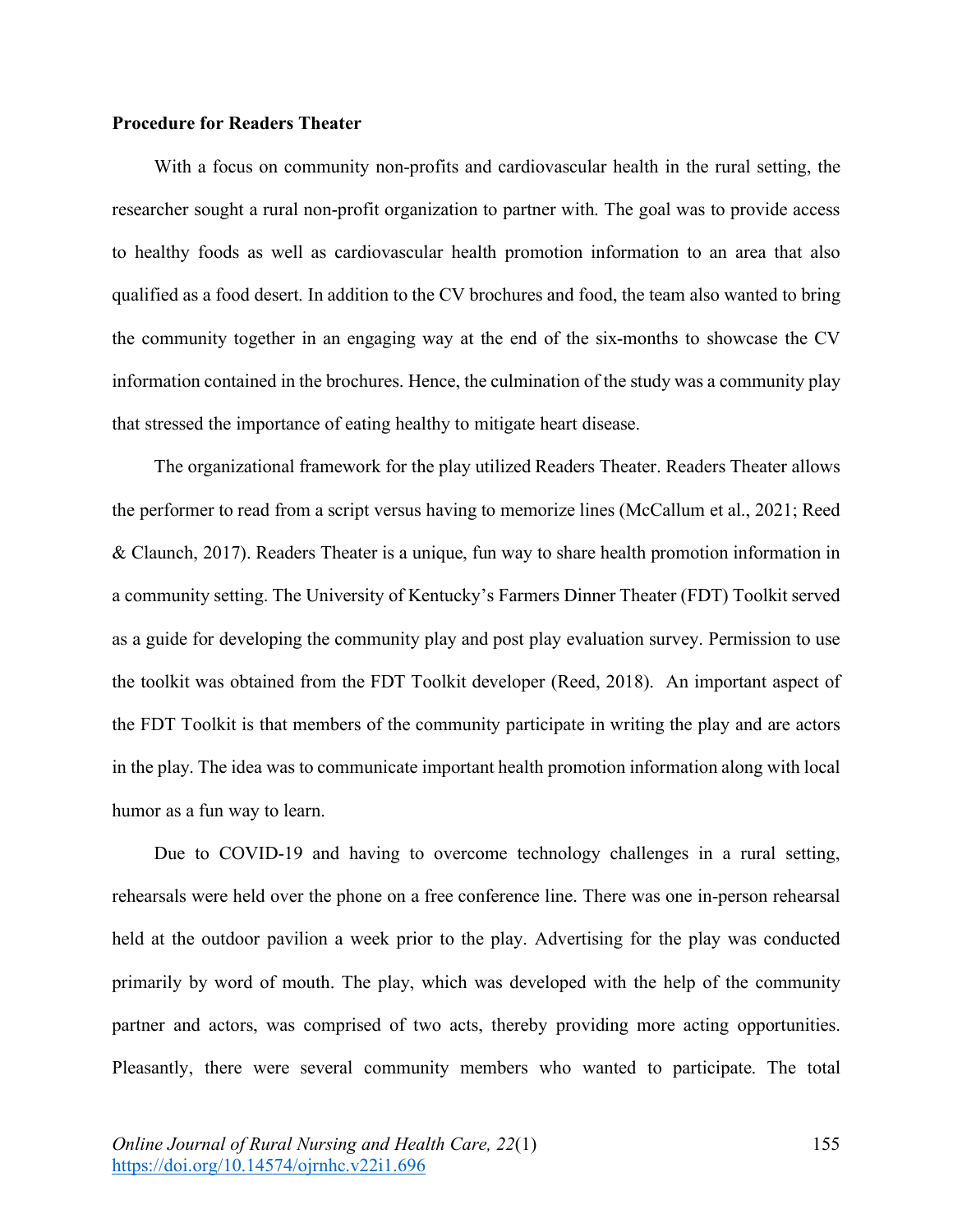completion time for the play was approximately 45 minutes. The scripts for the play contained a storyline related to information from the brochures such as the importance of eating more fruits and vegetables to help prevent heart disease. In addition to reading the respective scripts and adding humor, singing was also incorporated. Popular southern Baptist church songs were altered to include lyrics that encouraged the audience to eat more fruits and vegetables. At the end of the play both actor and audience participants completed an evaluation survey.

# **Sample**

The president and founder of the local non-profit works to provide social outlets and opportunities for seniors in the area. Therefore, a convenience sample of seniors from the community were chosen. The seniors in the local and surrounding communities were chosen as participants to serve as actors for the play,  $n = 13$ . All of the actors in the play ranged in age from 60 to 90 years old and were residents of the county. Audience participants were recruited from individuals who came to pick up food boxes,  $n = 54$ . In addition to the audience members who were food box recipients, other guests also attended such as grandchildren, nieces and cousins.

### **Findings**

A total of 67 participants (n=67) completed the post play surveys. Descriptive analysis was utilized to analyze the data. The surveys consisted of either nine (actor survey) or ten (audience survey) 5-point Likert style questions that ranged from strongly disagree to strongly agree. There were three demographic questions, three questions related to heart disease and diabetes and one question that asked participants to list one lesson learned from the play. Additional questions were: 1) do you have heart disease, 2) do you have diabetes, 3) what is the number of people in your family with heart disease, 4) list one thing you learned from the play, and 5) additional comments.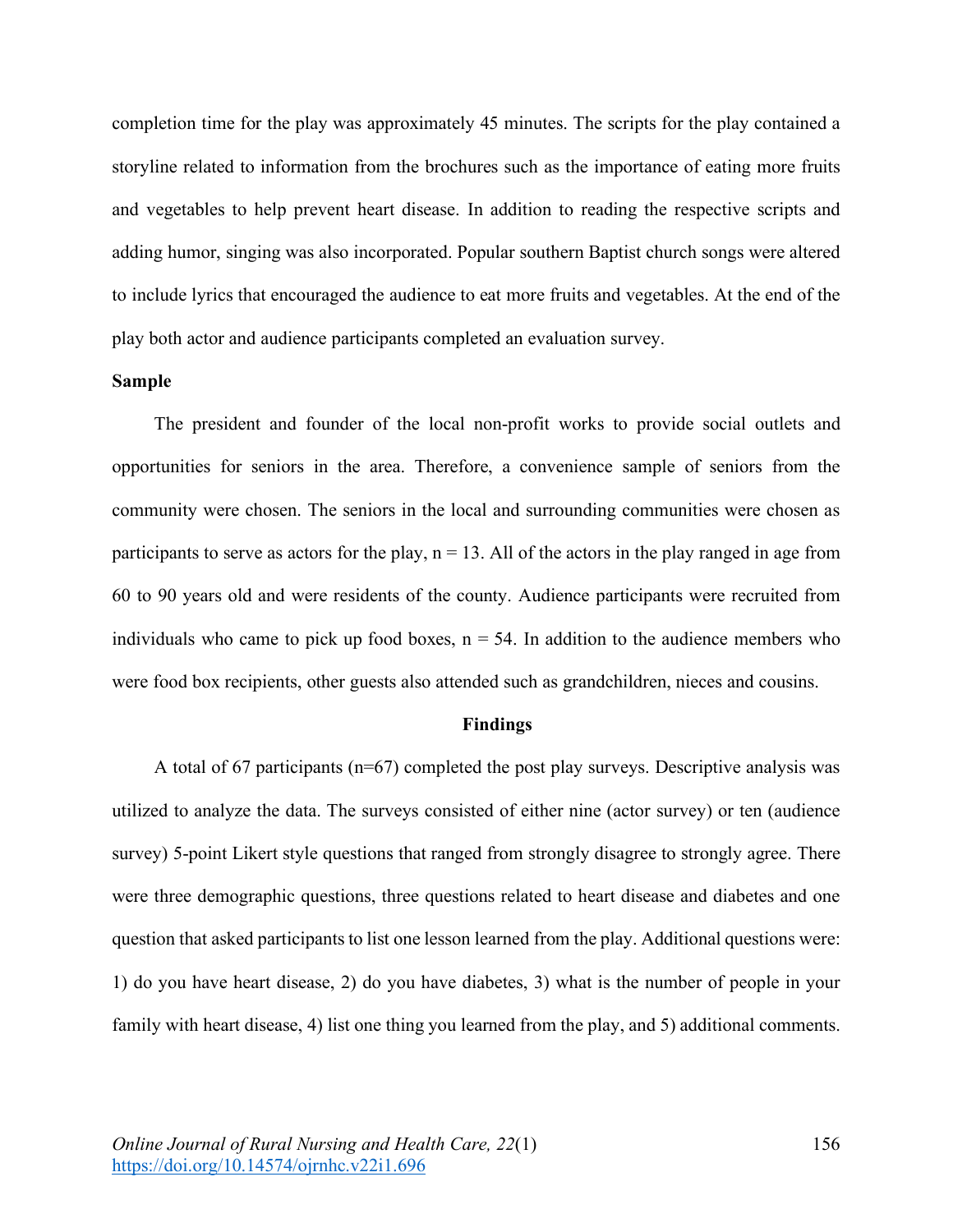Some of the comments were "it helps to share health information", "eat more fruits and vegetables", and "it is truly necessary to eat healthy".

Responses from the surveys were overwhelmingly positive. Questions one through three on the actor surveys and question one through four on the audience surveys differed because they were specific to either the actor or the audience. Ninety-four percent (n=63) of participants were African American, and 6% (n=4) were Caucasian. One hundred percent either *somewhat or strongly agreed* that the story would encourage them to discuss the importance of healthy eating to prevent heart disease with their family, make better food choices, and eat more fruits and vegetables. Findings for questions specific to the actors revealed 100% (n=13) *somewhat to strongly agreed* that they enjoyed participating in the play. The majority of the actor participants, 84% (n=11), *somewhat to strongly agreed* to enjoying helping to write the play, while 16% (n=2) neither agreed nor disagreed. Findings for questions specific to the audience revealed 98% (n=53) either *somewhat or strongly agreed* that they enjoyed the play and 98% (n=53) either *somewhat or strongly agreed* that that the story was easy to follow.

#### **Discussion**

The study began amidst the pandemic and many in the community were dealing with stressors such as the loss of family members from COVID-19, loss of income from job loss, and a fear of going into town and coming in close contact with others. The monthly food deliveries were seen as a welcome relief for many because it meant residents would not have to go into town to the grocery store and risk possible exposure. The health promotion information was well received as community members drove through the food pick-up line. There was also a sense of excited expectation knowing that a community play was going to be performed in the forthcoming spring months. This was the first time a play had been performed in the community and that members of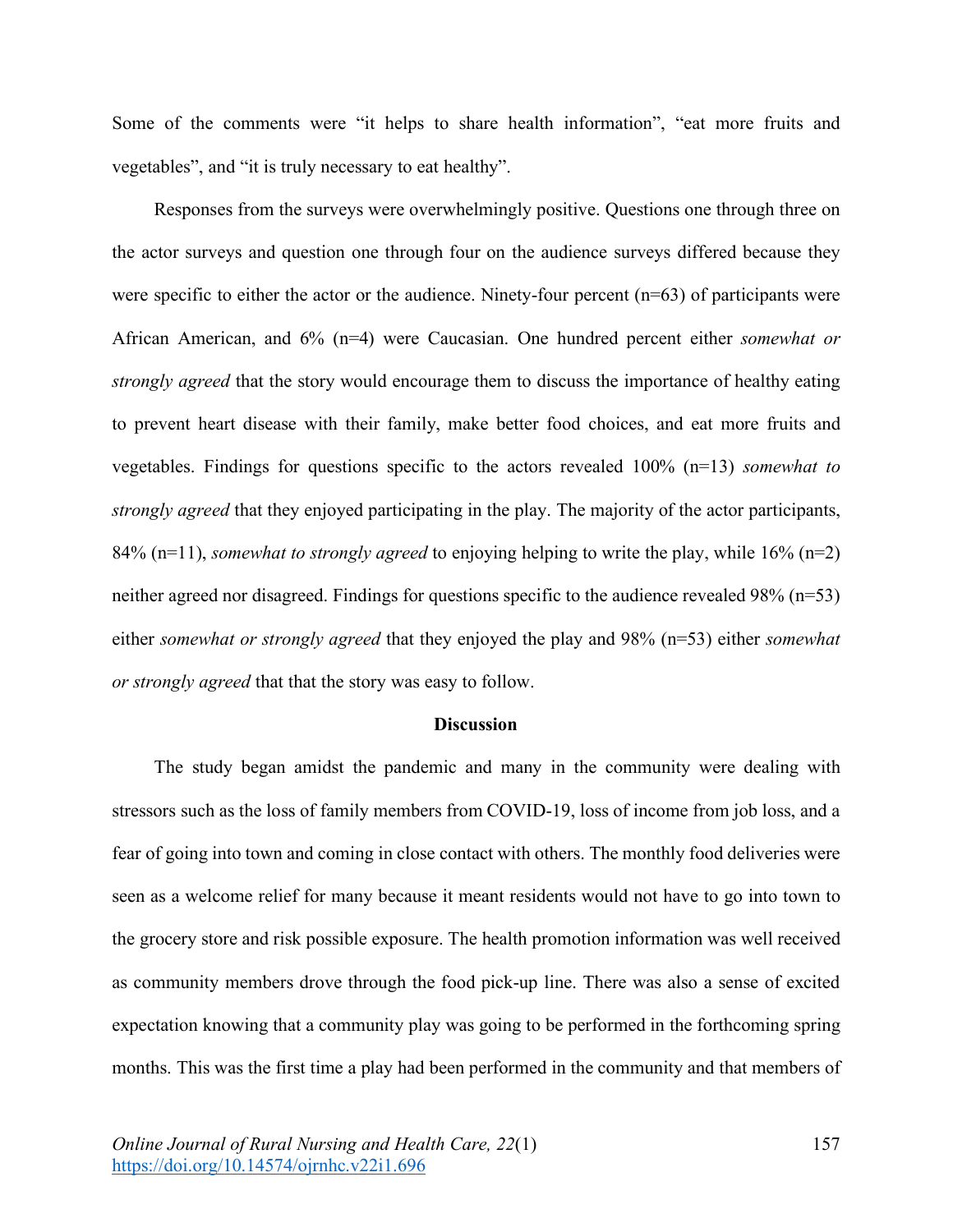the community had performed for their peers. The survey data indicated that the town is interested in receiving additional health information presented in this format.

Limitations of the study were that due to COVID-19, the play had to be held outside in the hot weather and the actual community dinner piece of FDT was omitted for safety reasons. Also, because of the outdoor temperature, the discussion portion after the play was omitted. Post play discussions could have provided more in-depth information for the research team regarding planned behavior changes to eat healthy and insight into the understanding of the information. A six-to-eight-week follow-up would have provided insight into behavior changes of fruit and vegetable consumption. Implications for future direction are to utilize the FDT concept for sharing health promotion information in different settings such as school and church.

# **Conclusion**

Utilizing the FDT Toolkit in the rural community was innovative and fun, especially amid a pandemic where community members were not able to attend church or socialize as they were accustomed to. The citizens of this community were very welcoming to the research team and were excited to partner with the academic institution. Everyone indicated a willingness to participate in future studies. Health promotion education may reduce health risk behaviors such as unhealthy food choices. This type of intervention may serve as an impetus to making better food choices.

## **References**

- Alabama Demographics. (n.d.). *Is Panola the best Alabama city for your business*? https://www.alabama-demographics.com/panola-demographics
- Alabama Department of Public Health. (n.d.). *County health profiles 2018.* https://www.alabamapublichealth.gov/healthstats/assets/chp2018.pdf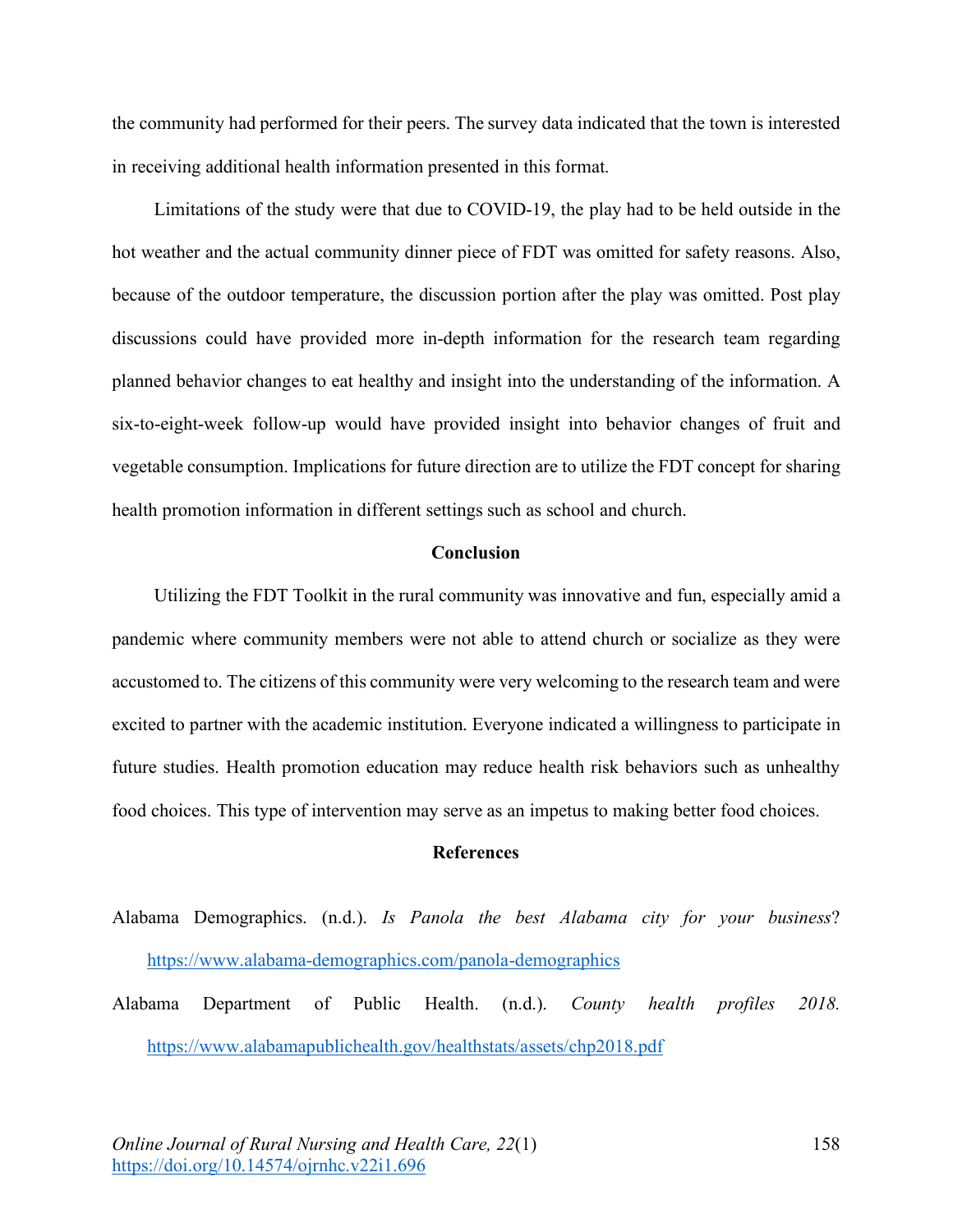- American Heart Association. (n.d.). *Health disparities in rural US: Higher coronary artery disease death in women under 65 and people with heart failure*. https://newsroom.heart.org/news/health-disparities-in-rural-us-higher-coronary-arterydisease-death-in-women-under-65-and-people-with-heart-failure
- Aune, D., Giovannucci, E., Boffetta, P., Fadnes, L. T., Keum, N., Norat, T., Greenwood, D. C., Riboli, E., Vatten, L. J., & Tonstad, S. (2017). Fruit and vegetable intake and the risk of cardiovascular disease, total cancer and all-cause mortality—A systematic review and doseresponse meta-analysis of prospective studies. *International Journal of Epidemiology, 46*(3) 1029-1056. https://doi.org/10.1093/ije/dyw319
- CardioSmart: American College of Cardiology. (n.d.). *Infographic posters*. https://www.cardio smart.org/topics/decisions/clinicians-start-a-conversation/posters
- Centers for Disease Control and Prevention. (n.d.). *Women and heart disease.* https://www.cd c.gov/heartdisease/women.htm
- Housing Assistance Council. (n.d.). *Persistent poverty*. https://ruralhome.org/ourinitiatives/persistent-poverty/
- Karpyn, A. E., Riser, D., Tracy, T., Wang, R., & Shen, Y. (2019). The changing landscape of food deserts. *UNSCN Nutrition, 44*, 46-53. https://www.ncbi.nlm.nih.gov/pmc/articles/ PMC7299236/
- Lloyd, J. (2019). From farms to food deserts: Food insecurity and older rural Americans. *Journal of the American Society on Aging, 43*(2), 24-32. https://www.jstor.org/stable/26760111
- Massachusetts Institute of Technology. (n.d.). *Fresh food for all: Improving access to healthy food in Alabama.* https://dusp.mit.edu/sites/dusp.mit.edu/files/attachments/project/ECN\_repor

 $t$  5.pdf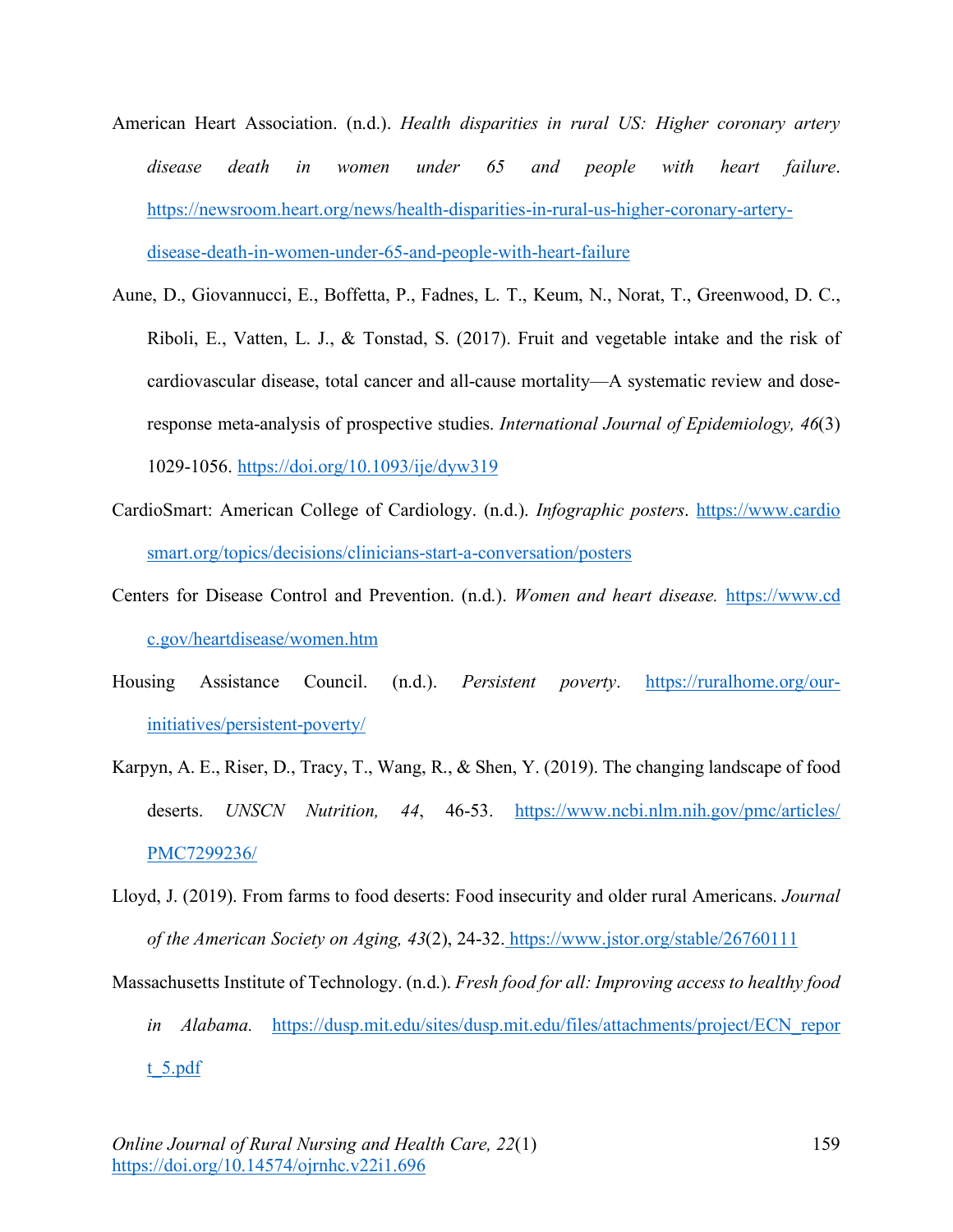- McCallum, D. M., Reed, D. R., Claunch, D. T., Davis, C. M., & Conway, M. B. (2021). Farm dinner theater: Testing an innovative health and safety intervention among older farmers and their families. *The Journal of Rural Health*, 1-9. https://doi.org/10.1111/jrh.12601
- Reed, D. B. & Claunch, D. T. (2017). Moving social norms via theater for senior farmers. *Journal of Safety Research, 60*, 17-20. https://doi.org/10.1016/j.jsr.2016.11.002
- Reed, D. B. (2018). *Farm dinner theater toolkit.* https://uky.az1.qualtrics.com/CP/File.php?F= F\_4T9TyPMPaDhjhcx
- Rural Health Information Hub. (n.d.). *Rural hunger and access to healthy food*. https://www.rural healthinfo.org/topics/food-and-hunger
- United States Census Bureau. (n.d.a). *Rural America*. https://mtgis-portal.geo.census .gov/arcgis/apps/MapSeries/index.html?appid=49cd4bc9c8eb444ab51218c1d5001ef6
- United States Census Bureau. (n.d.b). *Sumter county, Alabama*. https://data.census.gov/ cedsci/profile?g=0500000US01119
- United States Department of Agriculture. (n.d.a). *Documentation*. https://www.ers.usda.gov/dataproducts/food-access-research-atlas/documentation/
- United States Department of Agriculture. (n.d.b). *Rural poverty and well-being*. https://www.ers.usda.gov/topics/rural-economy-population/rural-poverty-well-being/ geography
- University of Alabama (n.d.). *Alabama black belt counties*. http://www.uaced.ua.edu/uploads/1/9/0/4/19045691/about\_the\_black\_belt.pdf
- Virani, S. S., Alonso, A., Aparicio, H. J., Benjamin, E. J., Bittencourt, M. S., Callaway, C. W., Carson, A. P., Chamberlain, A. M., Cheng, S., Delling, F. N., Elkind, M. S. V., Evenson, K. R., Ferguson, J. F., Gupta, D. K., Khan, S. S., Kissela, B. M., Knutson, K. L., Lee, C. D.,